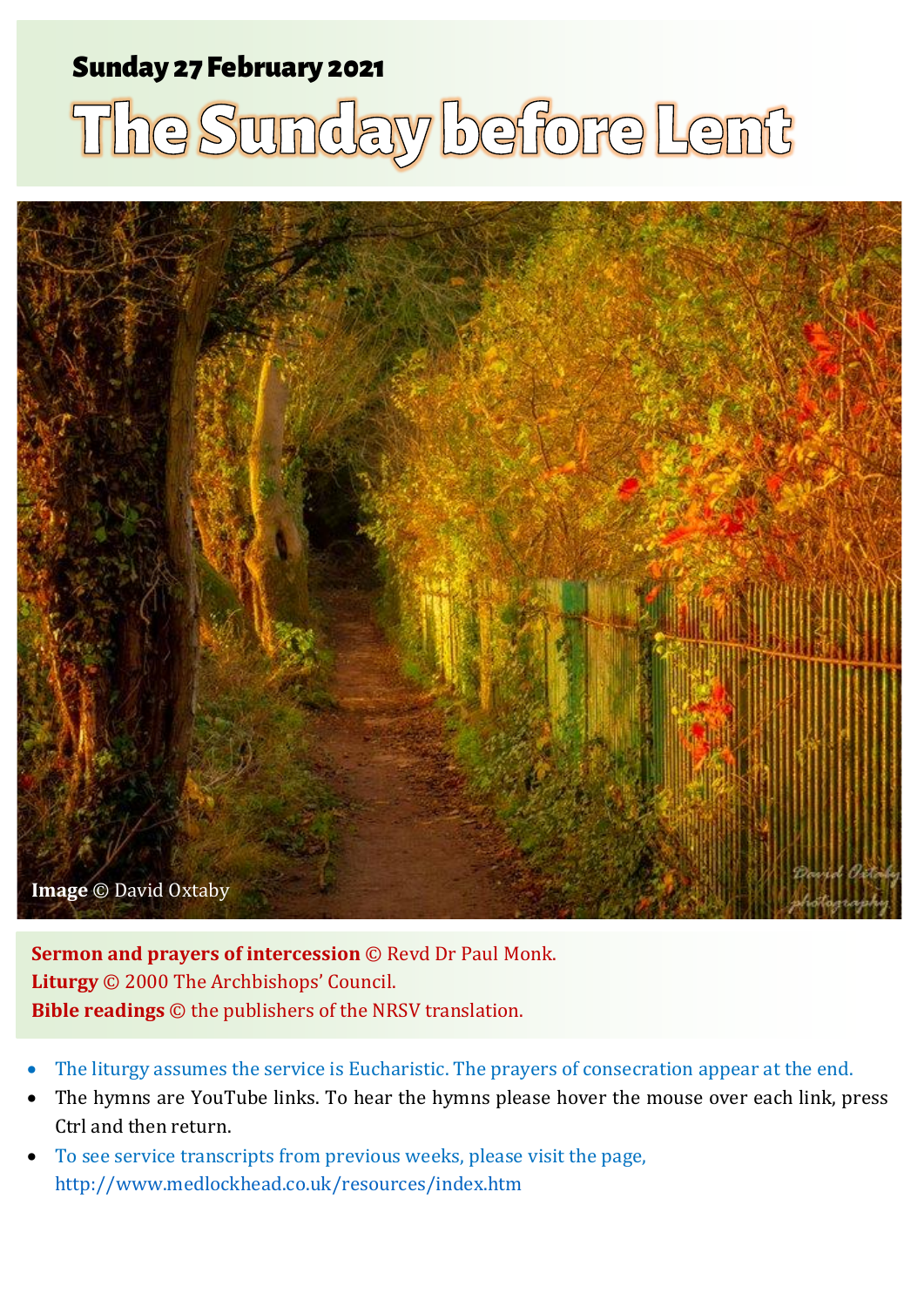### **Introduction and welcome**

HYMN 1 **[Christ whose glory fills the skies](https://www.youtube.com/watch?v=u3hCQlUKXI0)** (click on this link to hear the hymn)

# **The Welcome**

In the name of the Father, and of the Son, and of the Holy Spirit

All **Amen.**

The Lord be with you

All **And also with you.**

#### **The Preparation**

All **Almighty God,**

**to whom all hearts are open, all desires known, and from whom no secrets are hidden: cleanse the thoughts of our hearts by the inspiration of your Holy Spirit, that we may perfectly love you, and worthily magnify your holy name; through Christ our Lord. Amen.**

Our Lord Jesus Christ said:

The first commandment is this: 'Hear, O Israel, the Lord our God is the only Lord. You shall love the Lord your God with all your heart, with all your soul, with all your mind, and with all your strength.'

And the second is this: 'Love your neighbour as yourself.' There is no other commandment greater than these. On these two commandments hang all the law and the prophets.

#### All **Amen. Lord, have mercy.**

God so loved the world that he gave his only Son Jesus Christ to save us from our sins, to be our advocate in heaven, and to bring us to eternal life. Therefore, let us confess our sins in penitence and faith, firmly resolved to keep God's commandments and to live in love and peace with all.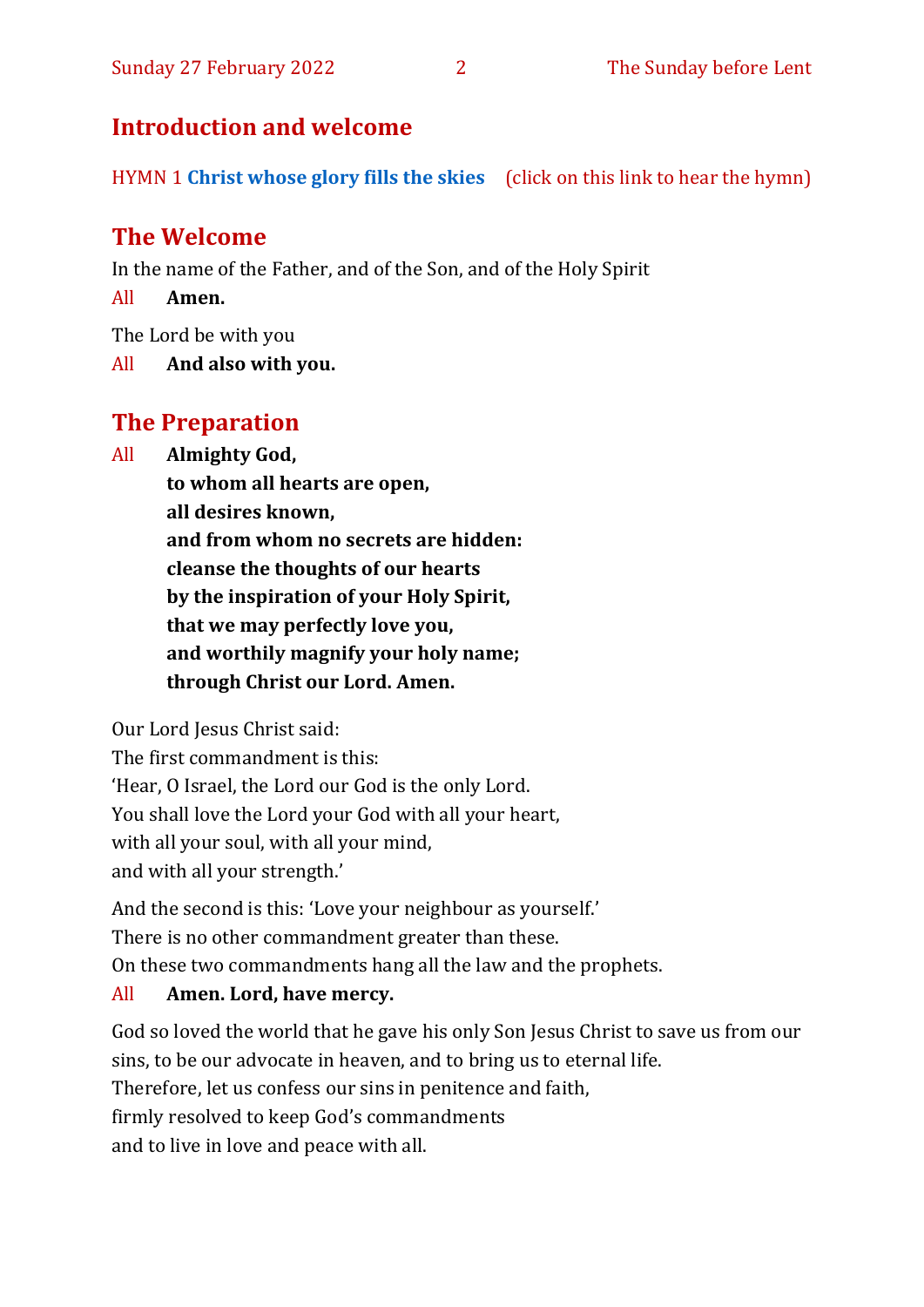All **Almighty God, our heavenly Father, we have sinned against you and against our neighbour in thought and word and deed, through negligence, through weakness, through our own deliberate fault. We are truly sorry and repent of all our sins. For the sake of your Son Jesus Christ, who died for us, forgive us all that is past and grant that we may serve you in newness of life to the glory of your name. Amen.**

Almighty God,

who forgives all who truly repent, have mercy upon you, pardon and deliver you from all your sins, confirm and strengthen you in all goodness, and keep you in life eternal; through Jesus Christ our Lord. All **Amen.**

# **The Gloria**

This Gloria is sung to the tune of 'Cwm Rhondda'. Click **[here](about:blank)** for the tune.

All **Glory be to God in Heaven, Songs of joy and peace we bring, Thankful hearts and voices raising, To creation's Lord we sing. Lord we thank you, Lord we praise you, Glory be to God our King: Glory be to God our King. Lamb of God, who on our shoulders, Bore the load of this world's sin; Only Son of God the Father, You have brought us peace within. Lord, have mercy, Christ have mercy,**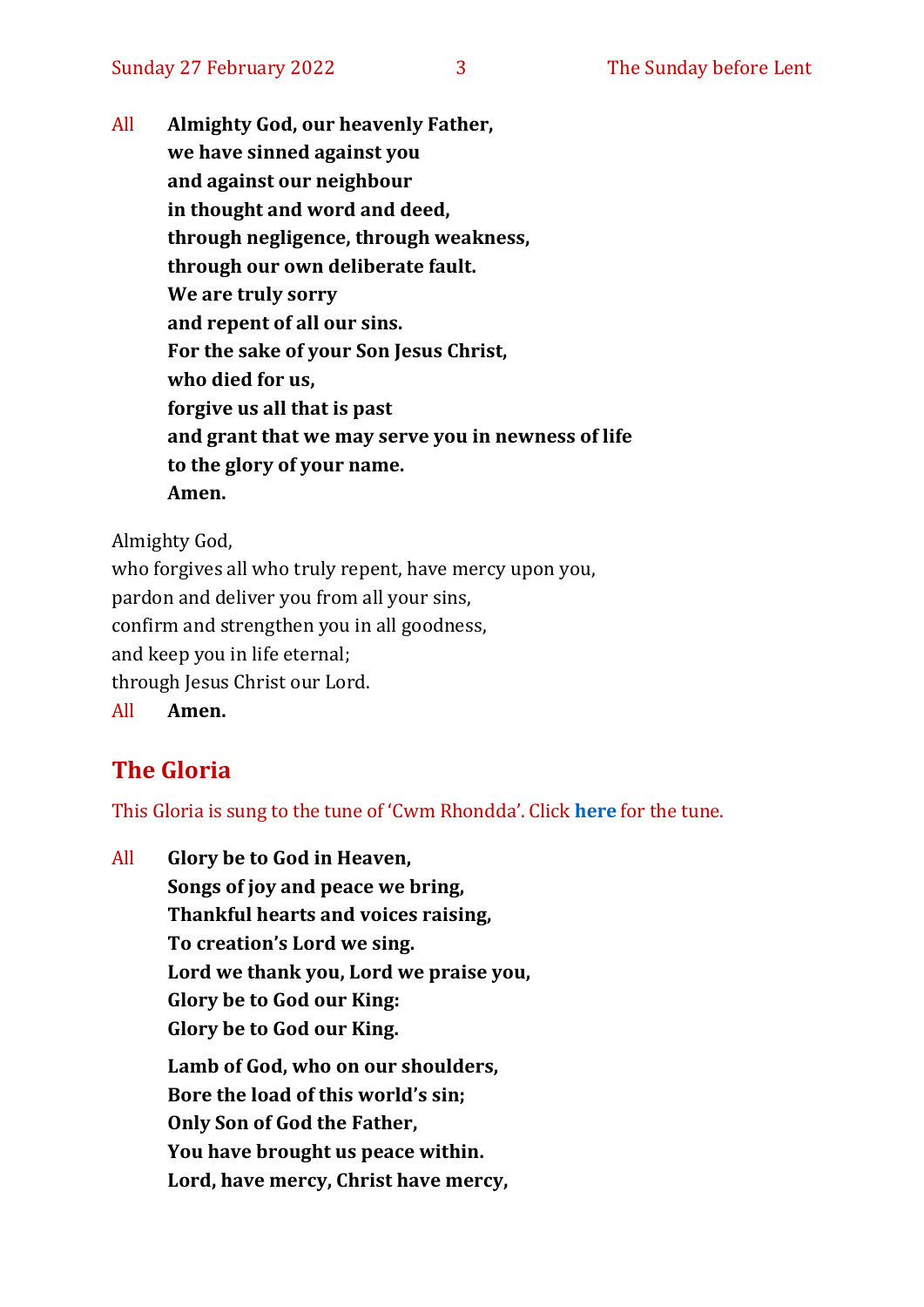**Now your glorious reign begin: Now your glorious reign begin.**

**You O Son of God are Holy, You we praise with one accord. None in heav'n or earth is like you, Only you are Christ the Lord. With the Father and the Spirit, Ever worshipped and adored: Ever worshipped and adored.**

# **The Collect for the Sunday next before Lent**

Almighty Father, whose Son was revealed in majesty before he suffered death upon the cross: give us grace to perceive his glory, that we may be strengthened to suffer with him and be changed into his likeness, from glory to glory; who is alive and reigns with you, in the unity of the Holy Spirit, one God, now and for ever.

All **Amen.**

#### **First reading**

A reading from the Second Book of Moses called Exodus

Moses came down from Mount Sinai. As he came down from the mountain with the two tablets of the covenant in his hand, Moses did not know that the skin of his face shone because he had been talking with God. When Aaron and all the Israelites saw Moses, the skin of his face was shining, and they were afraid to come near him. But Moses called to them; and Aaron and all the leaders of the congregation returned to him, and Moses spoke with them. Afterward all the Israelites came near, and he gave them in commandment all that the Lord had spoken with him on Mount Sinai. When Moses had finished speaking with them, he put a veil on his face; but whenever Moses went in before the Lord to speak with him, he would take the veil off, until he came out; and when he came out, and told the Israelites what he had been commanded, the Israelites would see the face of Moses, that the skin of his face was shining; and Moses would put the veil on his face again, until he went in to speak with him. *Exodus 34:29–35*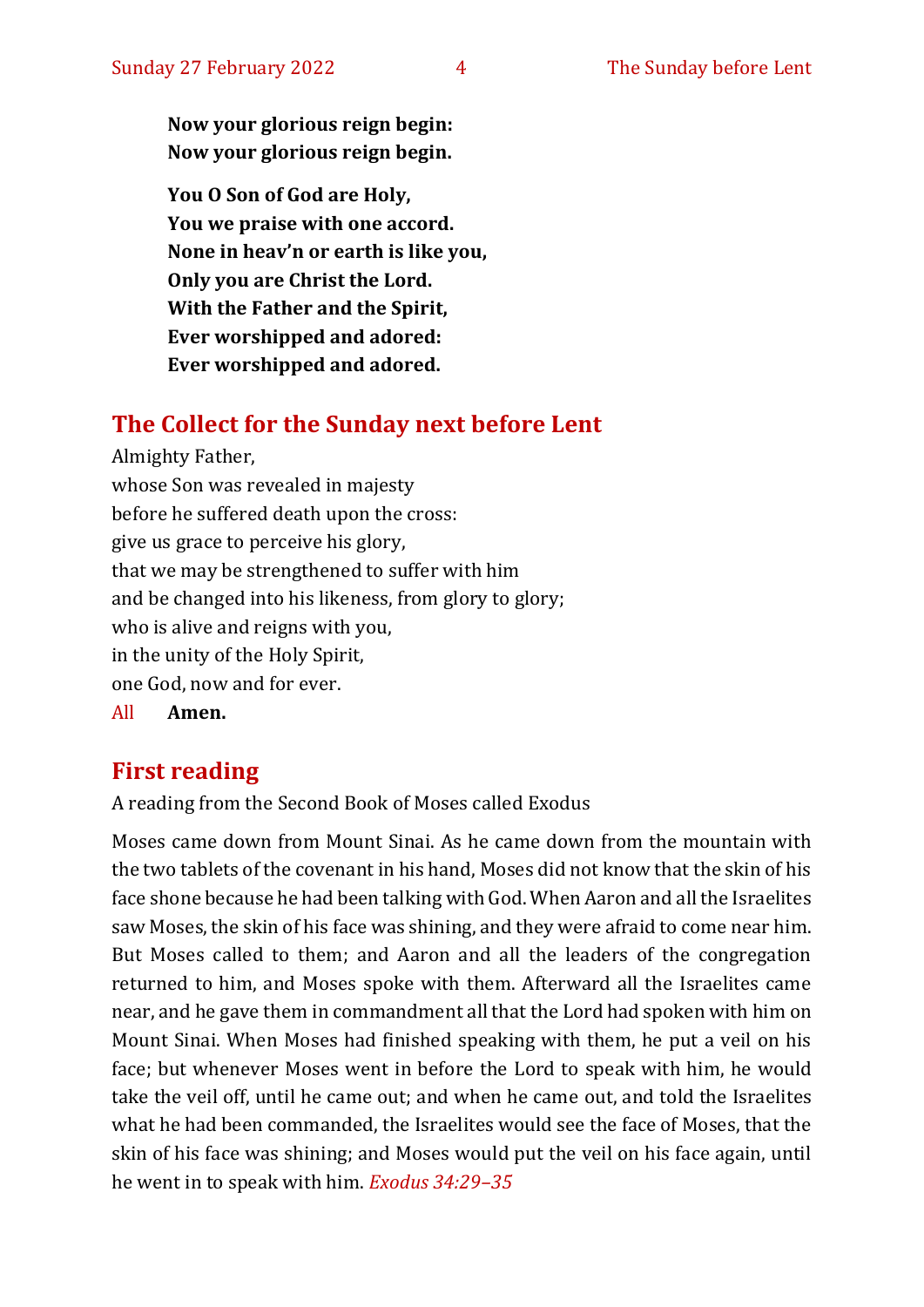This is the Word of the Lord

All **Thanks be to God.**

# **Second reading**

A reading from St Paul's Second Letter to the Corinthians

Since we have such a hope, we act with great boldness, not like Moses, who put a veil over his face to keep the people of Israel from gazing at the end of the glory that was being set aside. But their minds were hardened. Indeed, to this very day, when they hear the reading of the old covenant, that same veil is still there, since only in Christ is it set aside. Indeed, to this very day whenever Moses is read, a veil lies over their minds; but when one turns to the Lord, the veil is removed. Now the Lord is the Spirit, and where the Spirit of the Lord is, there is freedom. And all of us, with unveiled faces, seeing the glory of the Lord as though reflected in a mirror, are being transformed into the same image from one degree of glory to another; for this comes from the Lord, the Spirit.

Therefore, since it is by God's mercy that we are engaged in this ministry, we do not lose heart. We have renounced the shameful things that one hides; we refuse to practice cunning or to falsify God's word; but by the open statement of the truth we commend ourselves to the conscience of everyone in the sight of God. *2 Corinthians 3:12—4:2*

This is the Word of the Lord All **Thanks be to God.**

HYMN 2 **[O perfect love](https://www.youtube.com/watch?v=Bb_B2-PSwEk)** (please click on this link to hear the hymn)

# **Gospel reading**

Hear the Gospel of our Lord Jesus Christ according to Luke

#### All **Glory to you O Lord.**

Now about eight days after these sayings Jesus took with him Peter and John and James, and went up on the mountain to pray. And while he was praying, the appearance of his face changed, and his clothes became dazzling white. Suddenly they saw two men, Moses and Elijah, talking to him. They appeared in glory and were speaking of his departure, which he was about to accomplish at Jerusalem. Now Peter and his companions were weighed down with sleep; but since they had stayed awake, they saw his glory and the two men who stood with him. Just as they were leaving him, Peter said to Jesus, 'Master, it is good for us to be here; let us make three dwellings, one for you, one for Moses, and one for Elijah'—not knowing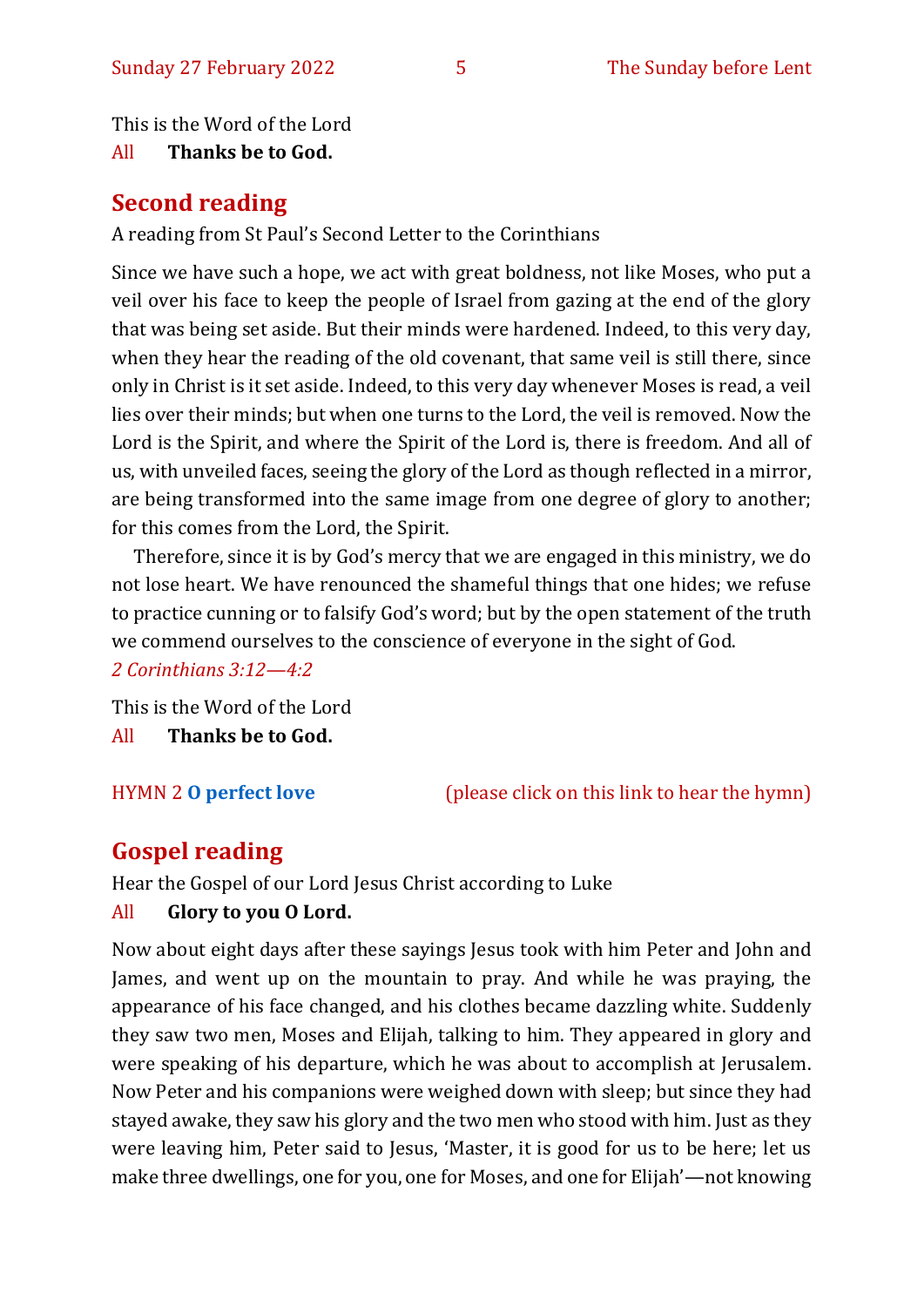what he said. While he was saying this, a cloud came and overshadowed them; and they were terrified as they entered the cloud. Then from the cloud came a voice that said, 'This is my Son, my Chosen; listen to him!' When the voice had spoken, Jesus was found alone. And they kept silent and (in those days) told no one any of the things they had seen. *Luke 9:28–36*

This is the Gospel of the Lord

#### All **Praise to you O Christ.**

#### **Sermon**

Light. It's an idea that permeates the whole of the Old Testament: the glory of God is seen as light. It's there at the beginning. We see it again when the Israelites are fleeing from Pharaoh, and are led at night by a pillar of fire and during the day by a pillar of light-emitting cloud. The word 'light' first occurs right at the beginning, in Genesis 1:1, where God says, 'Let there be light' and there was. It can't have been the sun or moon, because the light was formed on the first day and the sun was made on the fourth. In fact, we learn what the light was on the very last page of the Bible, in Revelation 21, 'The city does not need the sun or moon to shine on it, for the glory of God gives it light, and the lamb is the lamp.' It's the same light throughout the Bible; it's the glory of God.

The light is powerful. Ezekiel saw the light and could only sit in a stupor for seven days: in his own words, 'overwhelmed.' St Paul saw a light on the road to Damascus and saw a brilliant light and was blinded. He was so traumatised that he could not eat for a week. Isaiah saw the brilliance of God and was appalled by the stench of his own sin. When God wished to speak with Moses, a cloud descended on the tent, and 'The Glory of the Lord was apparent.' We see the glory of the Lord again in the newly-constructed Temple in Jerusalem: the priests carry in the Ark of the Covenant, and leave it in the holy of Holies, and suddenly the temple is filled with the Glory of God. The light is so intense that the priests are forced back. Again, have you noticed how often, when angels are mentioned in the scriptures, that they are described as glowing white? It's the glory of God.

So, to the Jewish audience for whom these passages were written, the light seen at the Transfiguration was no mere 99p bulb from *Tesco's*: it's the glory of God. The ancient Jews even gave it a name: it was called the *Shekinah*.

Today's first reading says that Moses was glowing when came down from Mount Sinai. The glory of God had rubbed off. But it goes wider. I wonder if you know that the Cherubim—archangels of amazing power and glory—the Cherubim glowed with light? The word Cherubim means '*Skekinised*.' The glory of God had rubbed off on them too.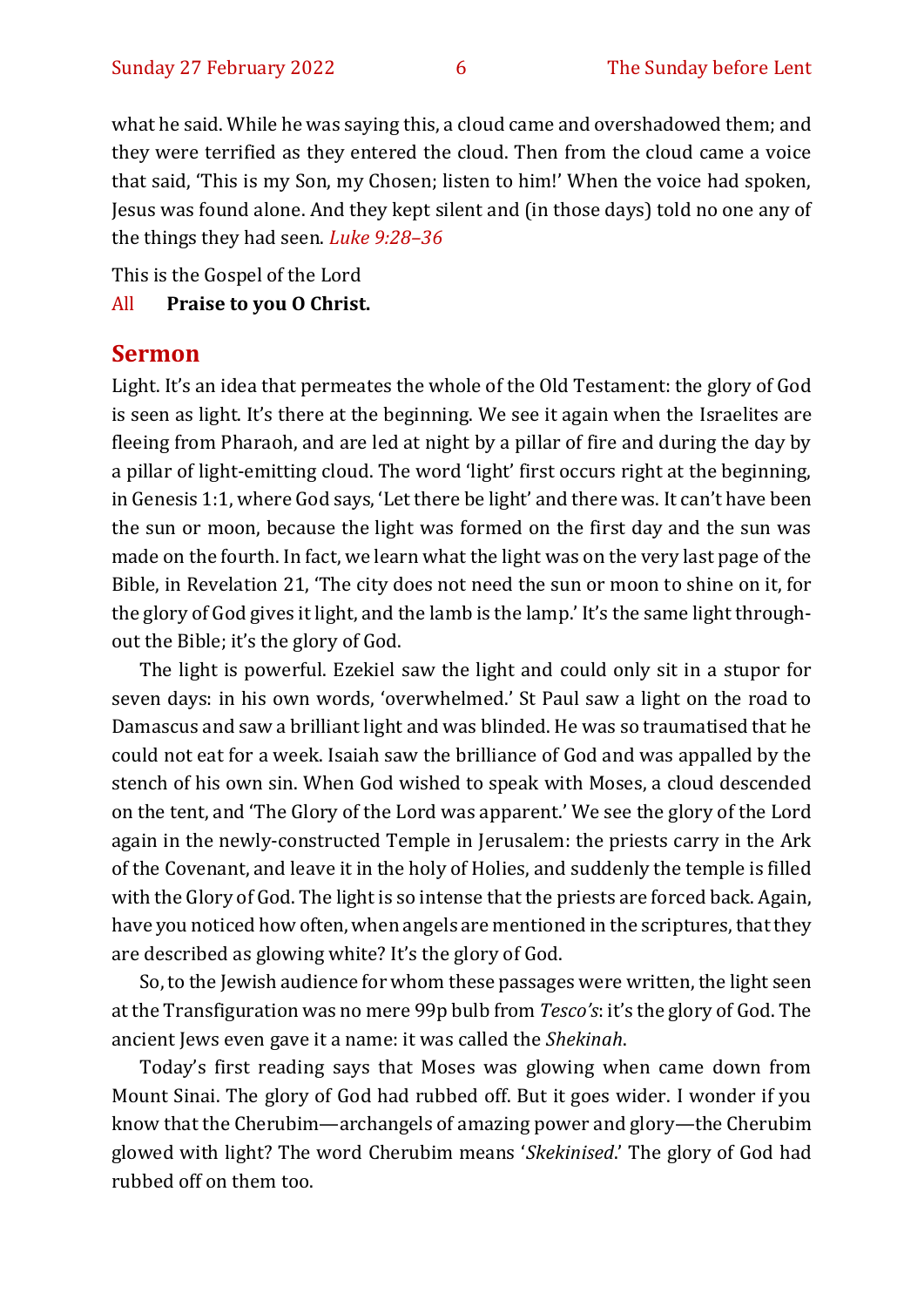This same glory can rub off on us too. It follows the laws of nature. If we want to avoid Covid, we stay away from the infected but if we wish to get warm then we must sit close to a fire. A hug cannot work from afar. Therefore, *if we want to share in the glory of God, we must get close to him.* The angels get close and they glow. The Cherubim are *Shekinised*. Moses met with God face-to-face and glowed. And we can share the glory of God but we must get close to Him. Only then will we be '*Shekinised'*.

There is a cost. Isaiah saw the glory of God and was changed: it caused him to see things God's way. Note the way he railed against the injustices he saw around him. Ezekiel saw the glory of God and saw the hearts of his fellows as God saw them: he railed against impurity and laxity in the Temple worship. Both were consumed by the vision they saw. St Paul, when he saw the *Shekinah* on the road to Damascus, was terrified. He was blinded and not eat for a week: the vision never left him and was still talking about it 20 years later, in today's second Bible passage.

All these people got close and the experience changed them. Moses too. Daniel also. That's probably why God allowed them to see the glory full strength. But even if we see the glory partially—in a person, in the Scriptures—some of it will still rub off. In fact, if we see the glory half strength, and a little rubs off, we are likely to have a passion for the Lord to the point where we are allowed to see more. We grow in our vision of who God is.

How do we get close? St Paul in today' second reading emphasises this basic law: if we want to grow in holiness and goodness, then we must constantly look at, meditate upon, immerse ourselves in goodness. It needs to become second nature. And as we become totally immersed in God's word, our prayer life grows. The scriptures make sense in a way they never did before. The words of scripture sink deep within our hearts, and we find that we want to do want God wants. Exposing ourselves to God is the way for His glory to rub off. We become holy.

Sadly, the discussion can't be allowed to end there. In the Church Calendar, the principal remembrance of the Transfiguration occurs on 6 August. By an appalling coincidence, that day also commemorates the first time an atomic explosion was detonated in anger (over Hiroshima) when more people perished in an instant than in any other instant in recorded history. It was a moment of unparalleled evil.

That coincidence suggests that we can grow as Christians by getting close to God but we can grow close to the powers of darkness too. And some of his spiritual potency can rub off in the same way it does when get close to God.

But we don't need to see Satan in his majesty: we can get close to his works and modes of action. A psychologist may say we become hardened to sin by exposure. That's another way of saying that the glory of darkness is rubbing off: we no longer see sin for sin, but just say, 'Oh well!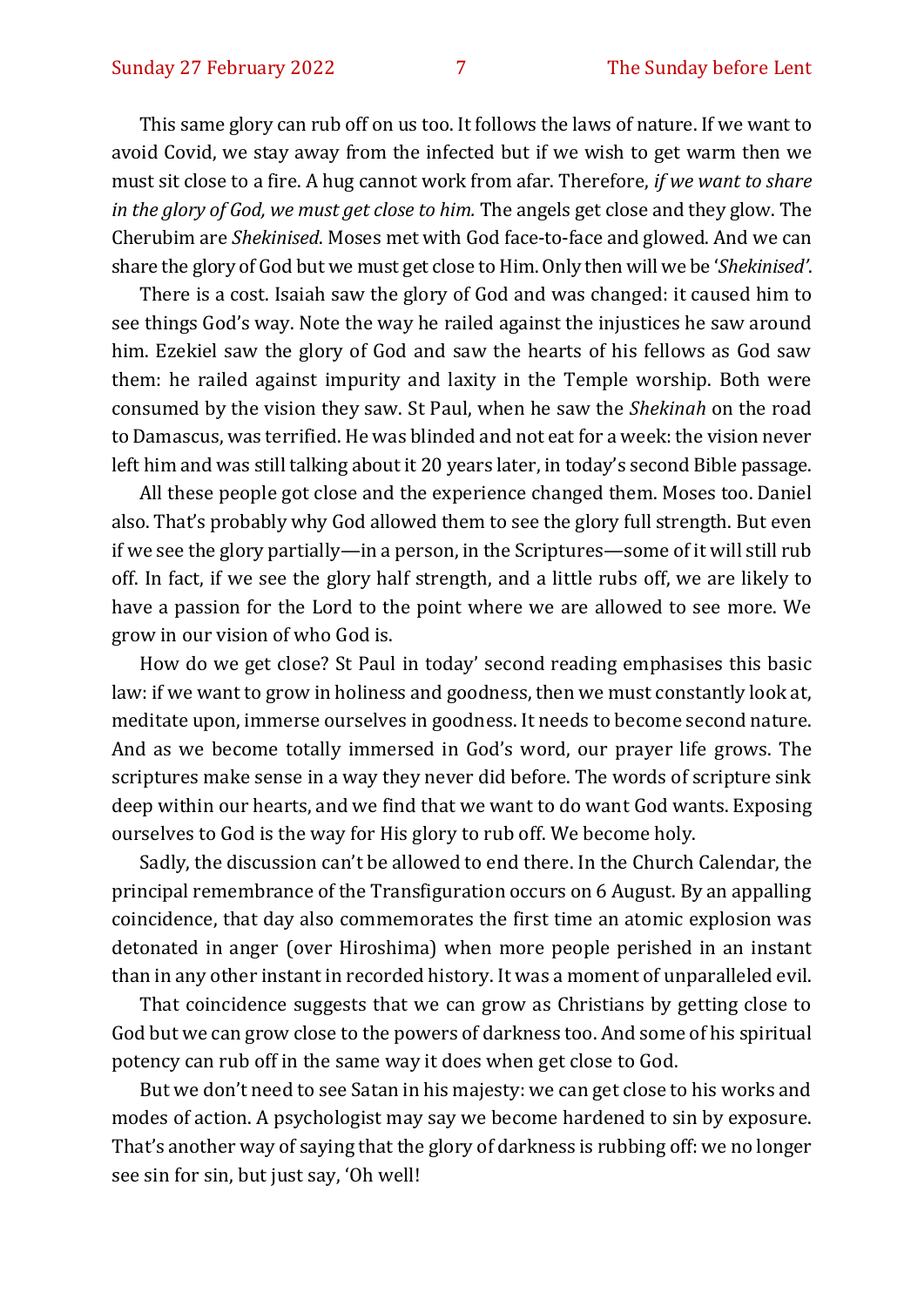I think are now in a position to see why St Paul was so careful to emphasise that we don't lead a double life. Everything we do has spiritual currency. If we are growing toward God then we going away from evil. And if we are growing toward darkness then we're growing away from God. We cannot stay still—we are always moving in one direction or he other.

Do you want the glory of God to rub off on us? Then get close to him. Are we careless, and not too worried if the glory rubs off or not? Then we walking away.

Who do you want to get close to? When we die, and stand before the throne of God, these external bodies will become, as it were transparent, and we will see the true spiritual self beneath. When you die, will the glory of God be seen, flaming and bright, or will the glory be the devils? Whose glory are *you* glowing with?

# **The Creed**

Do you believe and trust in God the Father, the source of all being and life, the one for whom we exist?

#### All **We believe and trust in him.**

Do you believe and trust in God the Son, who took our human nature, died for us and rose again?

#### All **We believe and trust in him.**

Do you believe and trust in God the Holy Spirit, who gives life to the people of God and makes Christ known in the world?

#### All **We believe and trust in him.**

This is the faith of the Church.

All **This is our faith.**

**We believe and trust in one God, Father, Son and Holy Spirit. Amen.**

#### **Prayers of intercession**

Loving Lord, thank you for bringing us to worship today. Help us to become pliable, teachable, available, so that something of Your glory may rub off on us.

Lord in Your mercy

All **Hear our prayer**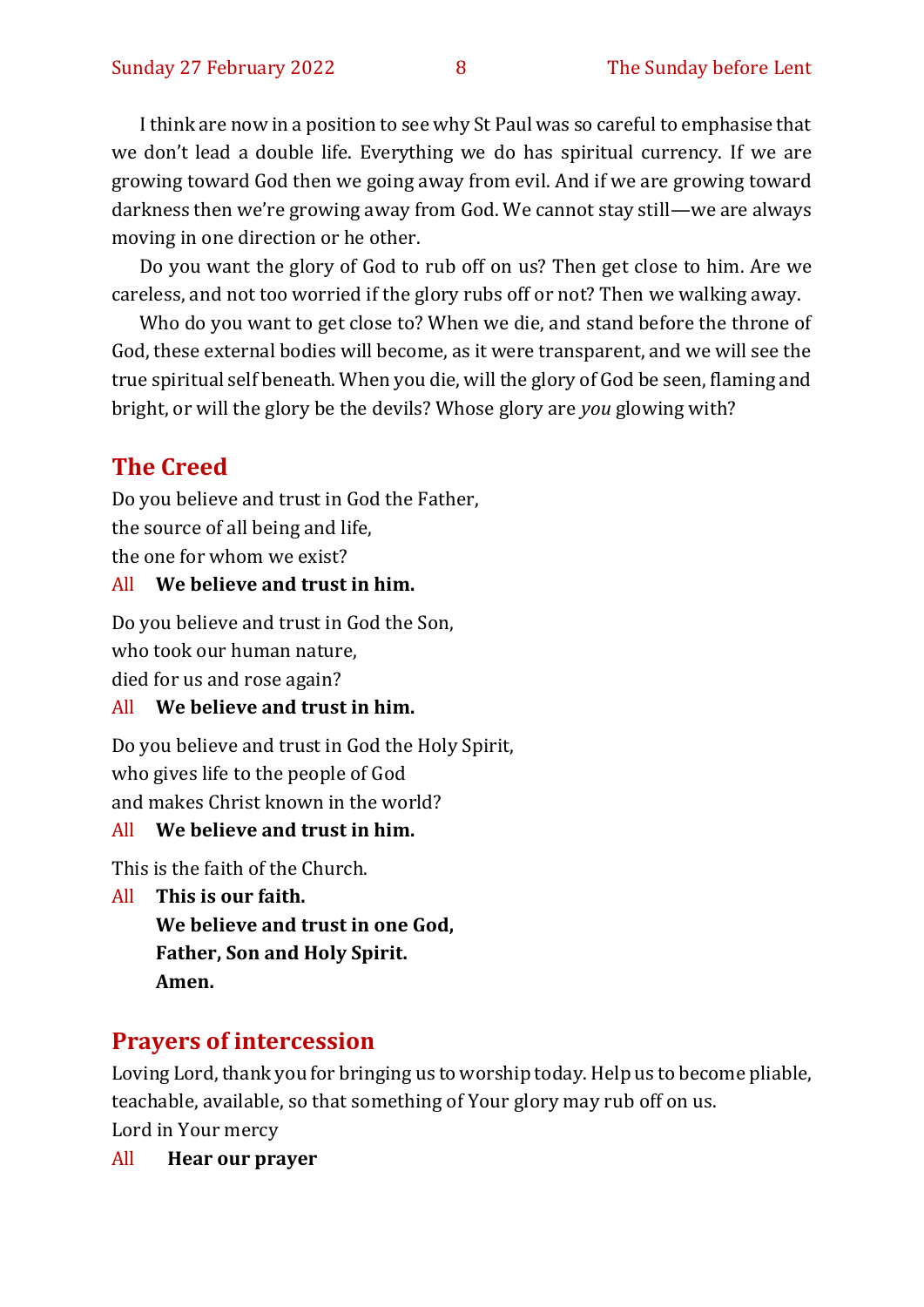Your Scripture says that it is impossible to see You without being holy so help us to become holy; show us how to be. Show us how to worship appropriately when we meet with You.

Lord in Your mercy

#### All **Hear our prayer**

As we congregate, show us how to be a Church—a collective of worshipers and a communion of saints, a gathering to express our love for You and for neighbour. Lord in Your mercy

#### All **Hear our prayer**

As a Church, show us how to communicate your love for everyone, seeking the lost, gently bringing each soul into your Kingdom and thereby assist your Kingdom as it is transplanted from Heaven to here on earth.

Lord in Your mercy

#### All **Hear our prayer**

We ask You to bless those who lead our Churches, nationally and locally, and those who hold positions of responsibility in this place of worship.

Lord in Your mercy

#### All **Hear our prayer**

We ask You to intervene in the affairs of humankind. We think first of the situations in Ukraine and Afghanistan. We also ask your help in places of passive aggression, apartheid, injustice, wrong.

Lord in Your mercy

#### All **Hear our prayer**

We pray for those in any kind of distress or need. We pray for those known to us who are ill or in any other kind of trouble. In a moment of silence we pray for ... Lord in Your mercy

#### All **Hear our prayer**

We pray for those who have passed from this world to the next and have seen You face to face. We ask you to comfort their friends and families as they grieve. In a moment of silence we pray for …

Lord in Your mercy

#### All **Hear our prayer**

Merciful Father,

All **accept these prayers for the sake of your Son, our Saviour Jesus Christ. Amen.**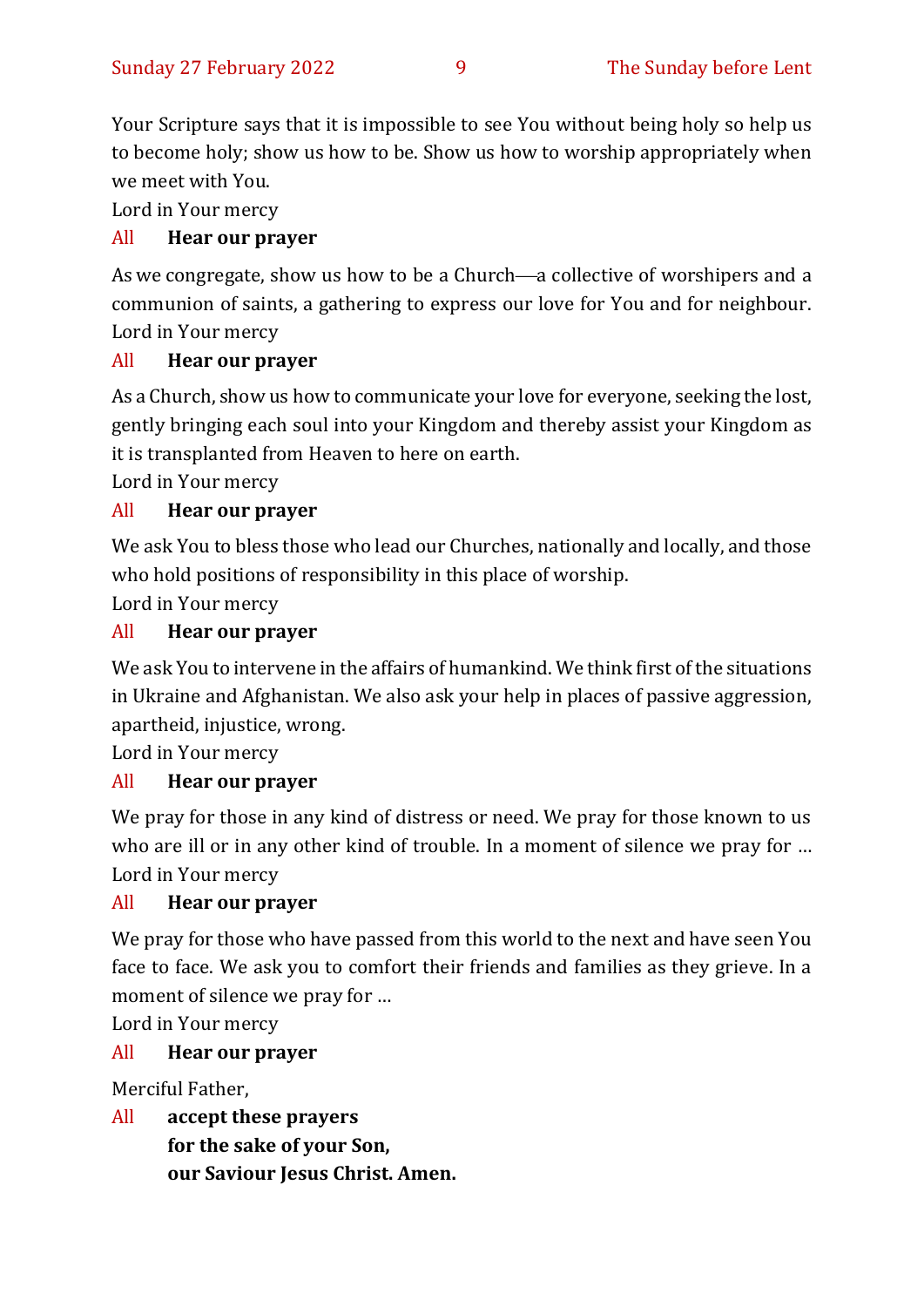#### **The peace**

Peace to you from God our heavenly Father. Peace from his Son Jesus Christ who is our peace. Peace from the Holy Spirit, the Life-giver

The peace of the Lord be always with you,

All **And also with you.**

#### HYMN 3 **How deep th[e Father's love for us](https://www.youtube.com/watch?v=jD9-omLKwWI)** (click on this link to hear the hymn)

The liturgy of the Communion Service appears below

# The Dismissal

The peace of God which passes all understanding, keep your hearts and minds in the knowledge and love of God, and of his Son Jesus Christ our Lord; and the blessing of God the Almighty: Father, Son, and Holy Spirit, be with you now and remain with you always. All **Amen.**

HYMN 4 **[Indescribable](https://www.youtube.com/watch?v=KsTEK2iBaPs)** (please click on this link to hear the hymn)

Go in peace to love and serve the Lord.

All **In the name of Christ. Amen.**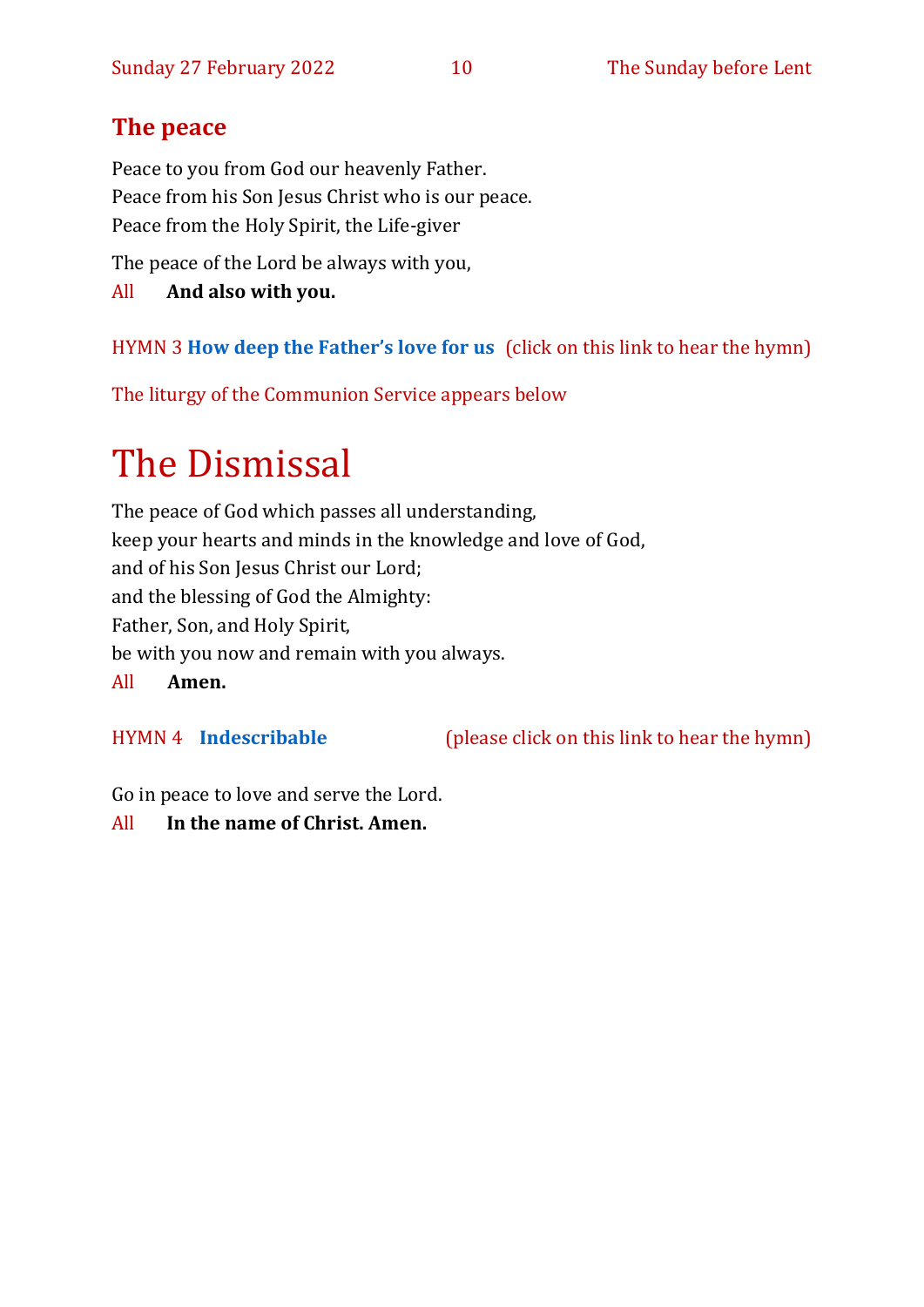# The Liturgy of the Sacrament

### Eucharistic Prayer (prayer E)

The Lord be with you

#### All **and also with you.**

Lift up your hearts.

#### All **We lift them to the Lord.**

Let us give thanks to the Lord our God.

#### All **It is right to give thanks and praise.**

Father, you made the world and love your creation. You gave your Son Jesus Christ to be our Saviour. His dying and rising have set us free from sin and death. And so we gladly thank you, with saints and angels praising you, and saying,

All **Holy, holy, holy Lord, God of power and might, heaven and earth are full of your glory. Hosanna in the highest. Blessed is he who comes in the name of the Lord. Hosanna in the highest.**

We praise and bless you, loving Father, through Jesus Christ, our Lord; and as we obey his command, send your Holy Spirit, that broken bread and wine outpoured may be for us the body and blood of your dear Son.

On the night before he died he had supper with his friends and, taking bread, he praised you. He broke the bread, gave it to them and said: Take, eat; this is my body which is given for you; do this in remembrance of me.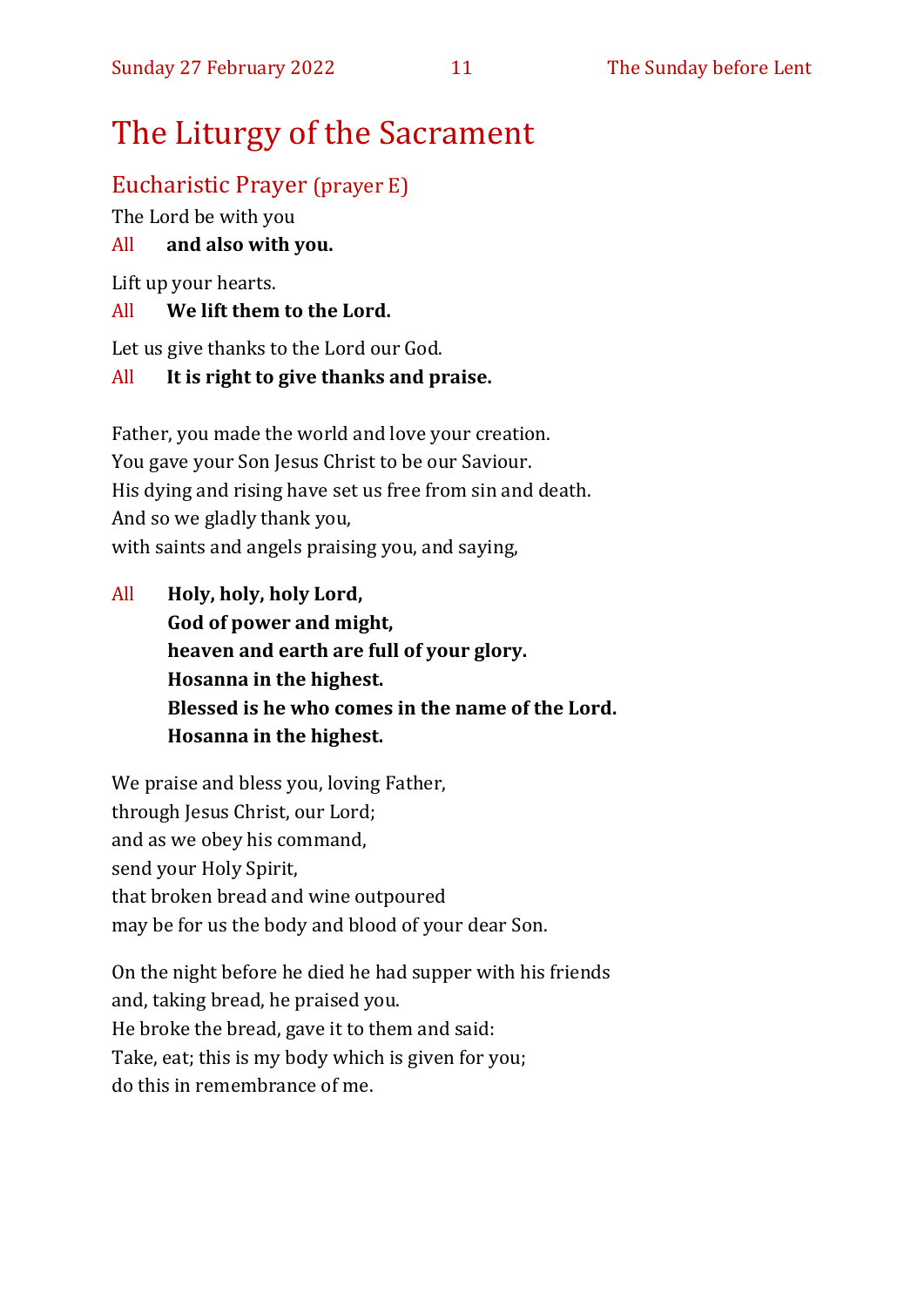When supper was ended he took the cup of wine. Again he praised you, gave it to them and said: Drink this, all of you; this is my blood of the new covenant, which is shed for you and for many for the forgiveness of sins. Do this, as often as you drink it, in remembrance of me.

So, Father, we remember all that Jesus did, in him we plead with confidence his sacrifice made once for all upon the cross.

Bringing before you the bread of life and cup of salvation, we proclaim his death and resurrection until he comes in glory.

Great is the mystery of faith:

# All **Christ has died. Christ is risen. Christ will come again.**

Lord of all life, help us to work together for that day when your kingdom comes and justice and mercy will be seen in all the earth.

Look with favour on your people, gather us in your loving arms and bring us with all the saints to feast at your table in heaven.

Through Christ, and with Christ, and in Christ, in the unity of the Holy Spirit, all honour and glory are yours, O loving Father, for ever and ever.

All **Amen.**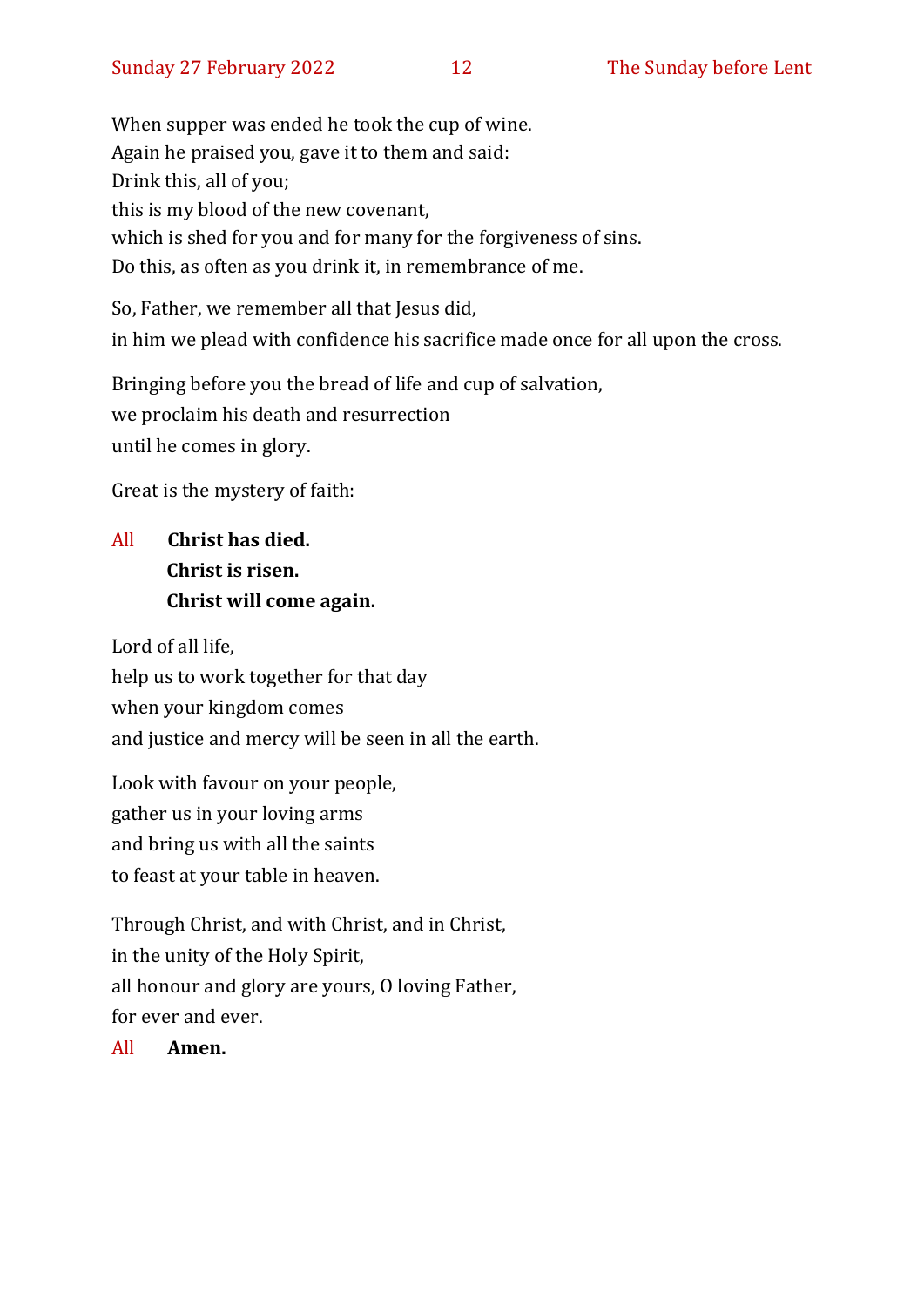# The Lord's Prayer

As our Saviour taught us, so we pray

All **Our Father in heaven, hallowed be your name, your kingdom come, your will be done, on earth as in heaven. Give us today our daily bread. Forgive us our sins as we forgive those who sin against us. Lead us not into temptation but deliver us from evil. For the kingdom, the power,** 

**and the glory are yours now and for ever. Amen.**

# Breaking of the Bread

We break this bread to share in the body of Christ.

- All **Though we are many, we are one body, because we all share in one bread.**
- All **Lamb of God,**

**you take away the sin of the world, have mercy on us.**

**Lamb of God, you take away the sin of the world, have mercy on us.**

**Lamb of God, you take away the sin of the world, grant us peace.**

Draw near with faith. Receive the body of our Lord Jesus Christ which he gave for you, and his blood which he shed for you. Eat and drink in remembrance that he died for you, and feed on him in your hearts by faith with thanksgiving.